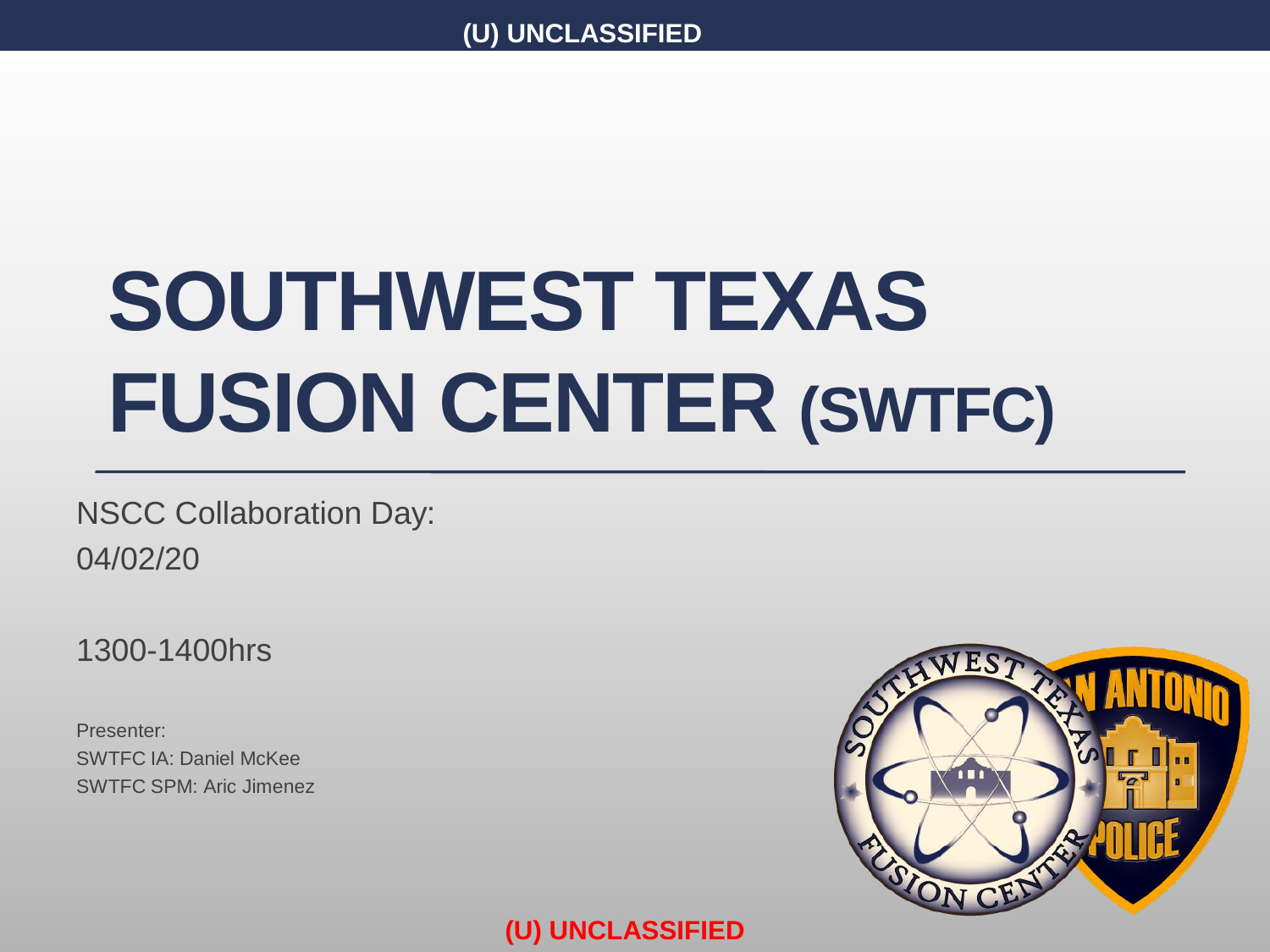(U) Overview

### **COVID-19 in San Antonio**

### **COVID-19 Calls for Service in San Antonio**

### **Cyber Threats Involving COVID-19**

• Including San Antonio-Related Scam/Malware Sites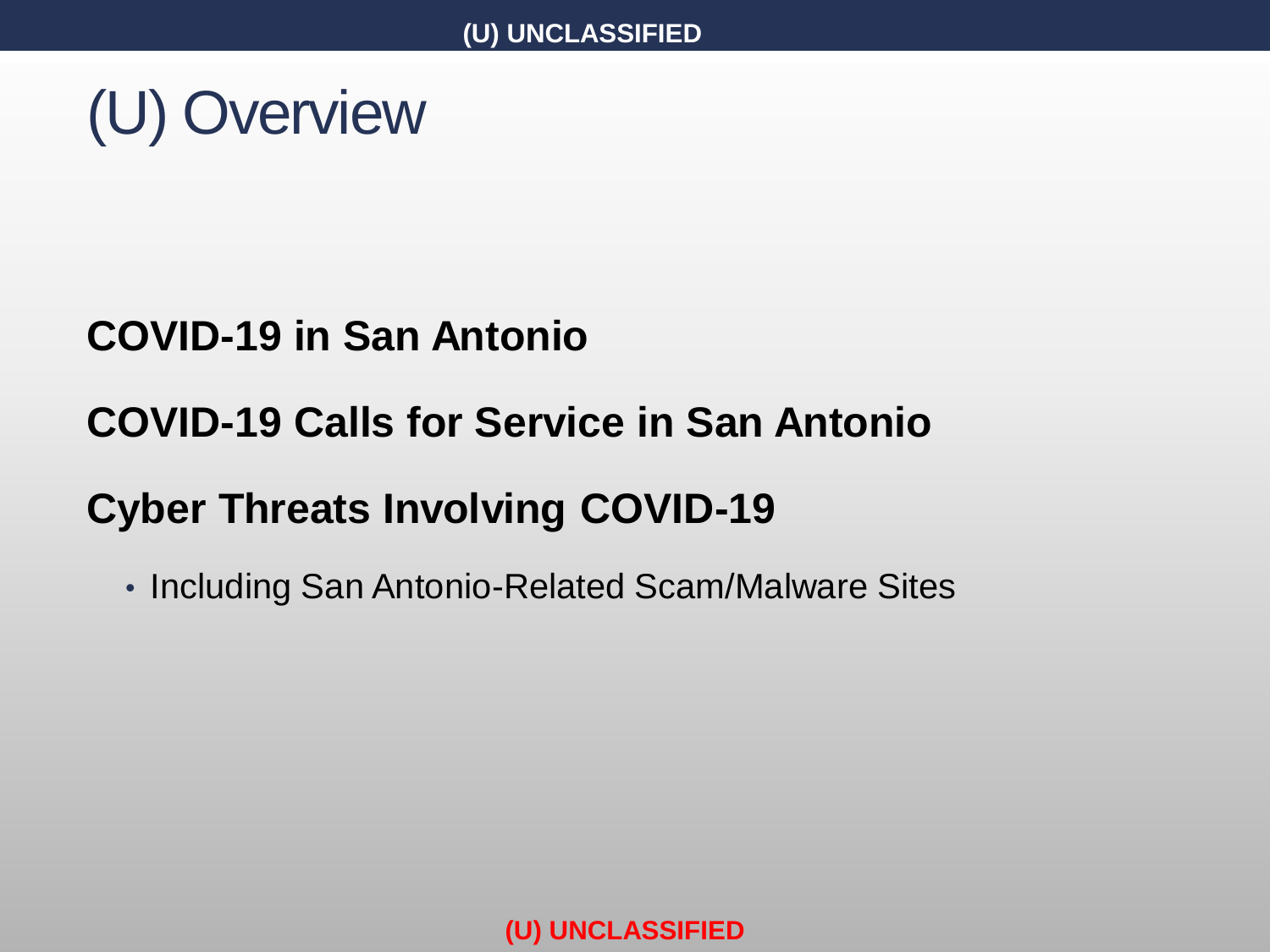## (U) Enforcement of Public Health Emergency Declaration

#### **Enforcement of Public Health Emergency Declaration**

**Summary Report** 

|                                       |            | Total - 3/30/2020 Only |                 |             |              | <b>Total - Declaration Period</b> |      |               |             |       |
|---------------------------------------|------------|------------------------|-----------------|-------------|--------------|-----------------------------------|------|---------------|-------------|-------|
|                                       | <b>DSD</b> | ccdo                   | <b>Health</b>   | <b>SAPD</b> | <b>Total</b> | <b>DSD</b>                        | CCDO | <b>Health</b> | <b>SAPD</b> | Total |
| Number of Calls Received              | 62         | 24                     | 28              | 28          | 142          | 403                               | 182  | 162           | 233         | 980   |
| Violations Observed (total locations) | 39         | 13                     | 25              |             | 80           | 274                               | 123  | 139           | 103         | 639   |
| Warnings Issued                       | 39         | 13 <sub>1</sub>        | 25 <sub>1</sub> |             | 80           | 274                               | 123  | 139           | 103         | 639   |
| No Violation Observed                 | 23         | TT.                    |                 | 25          | 62           | 129                               | 59   | 23            | 130         | 341   |

NOTE: Report summarizes activities related to enforcement of the Fourth Declaration of Public Health Emergency regarding COVID-19 issued on March 18, 2020. Code Enforcement (Development Services Department), Parking Enforcement (Center City Development & Operations), Metropolitan Health District, and San Antonio Police Department have been charged with the enforcement of this declaration. The results in this report include enforcement activities conducted by teams covering 24 hours a day, seven days a week. The Fourth Declaration of Public Health Emergency was effective until 11:59, Tuesday, March 24, 2020. The Fifth Declaration of Public Health Emergency was issued on March 23, 2020 to take effect on March 24, 2020 at 11:59 p.m. and will continue through 11:59 p.m. on April 9, 2020, subject to San Antonio City Council approval.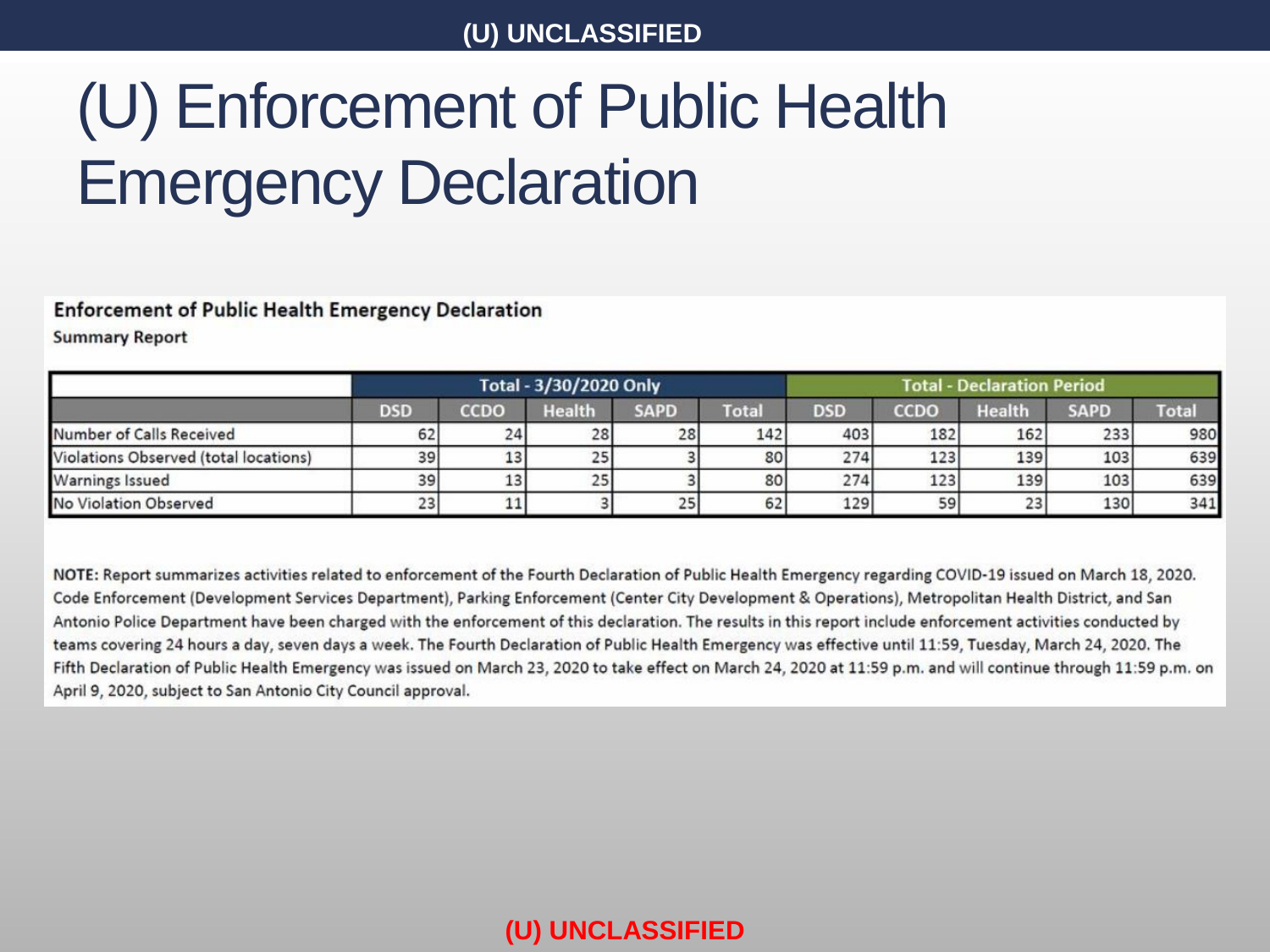### (U) Calls for Service Referencing COVID-19

• Multiple Chain **Businesses** experiencing large crowding, lack of social distancing. Results in calls for service, altercations between patrons, higher assaults at these locations



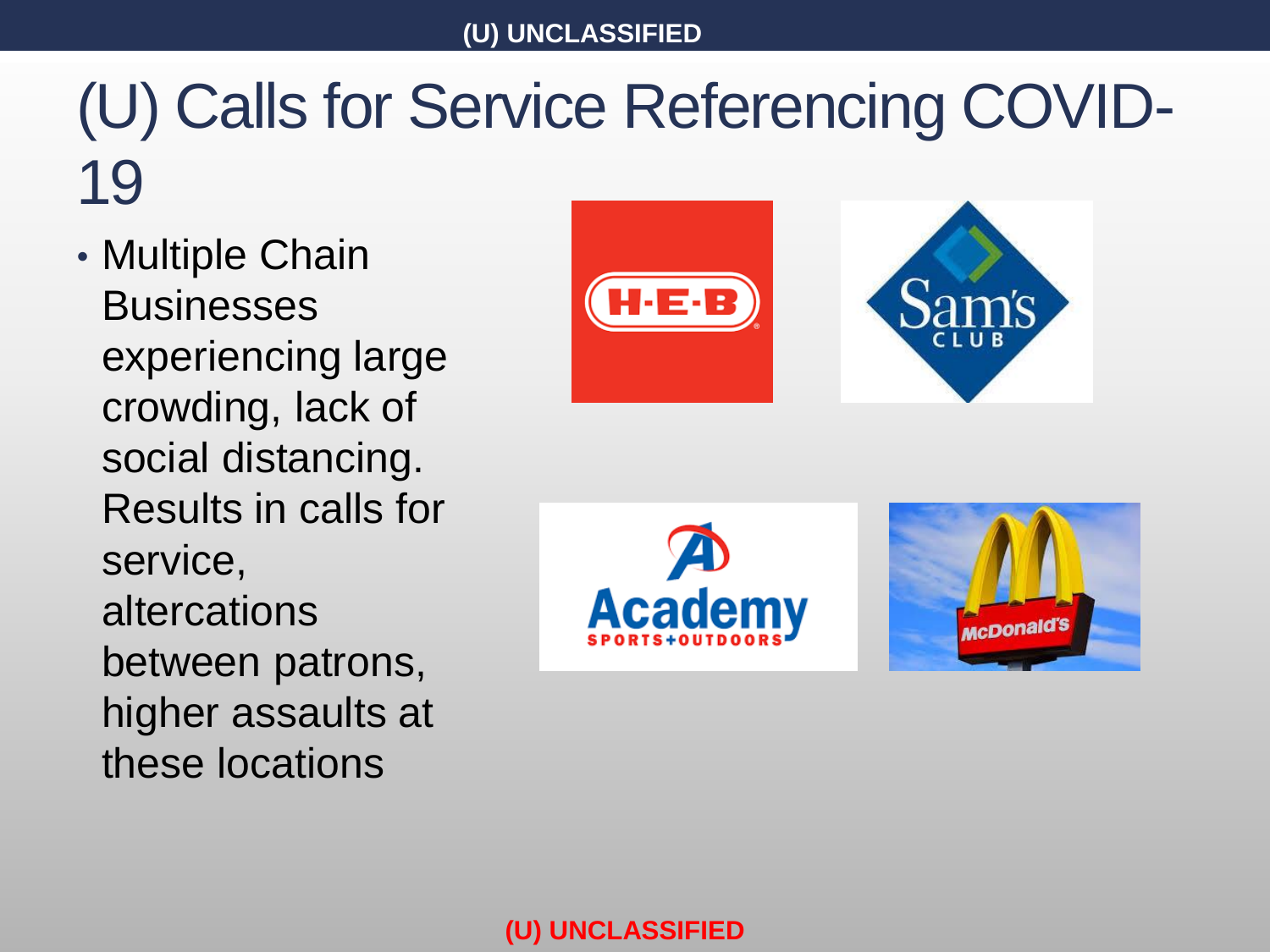### (U) Calls for Service Referencing COVID-19 (cont.)

Small Businesses Still Operating Despite the city ordinance:

- Locally owned diners/restaurants: Taquerias, Asian Restaurants, Seafood **Restaurants**
- Privately owned gyms
- Flea Markets
- Bars
- Nail Shops



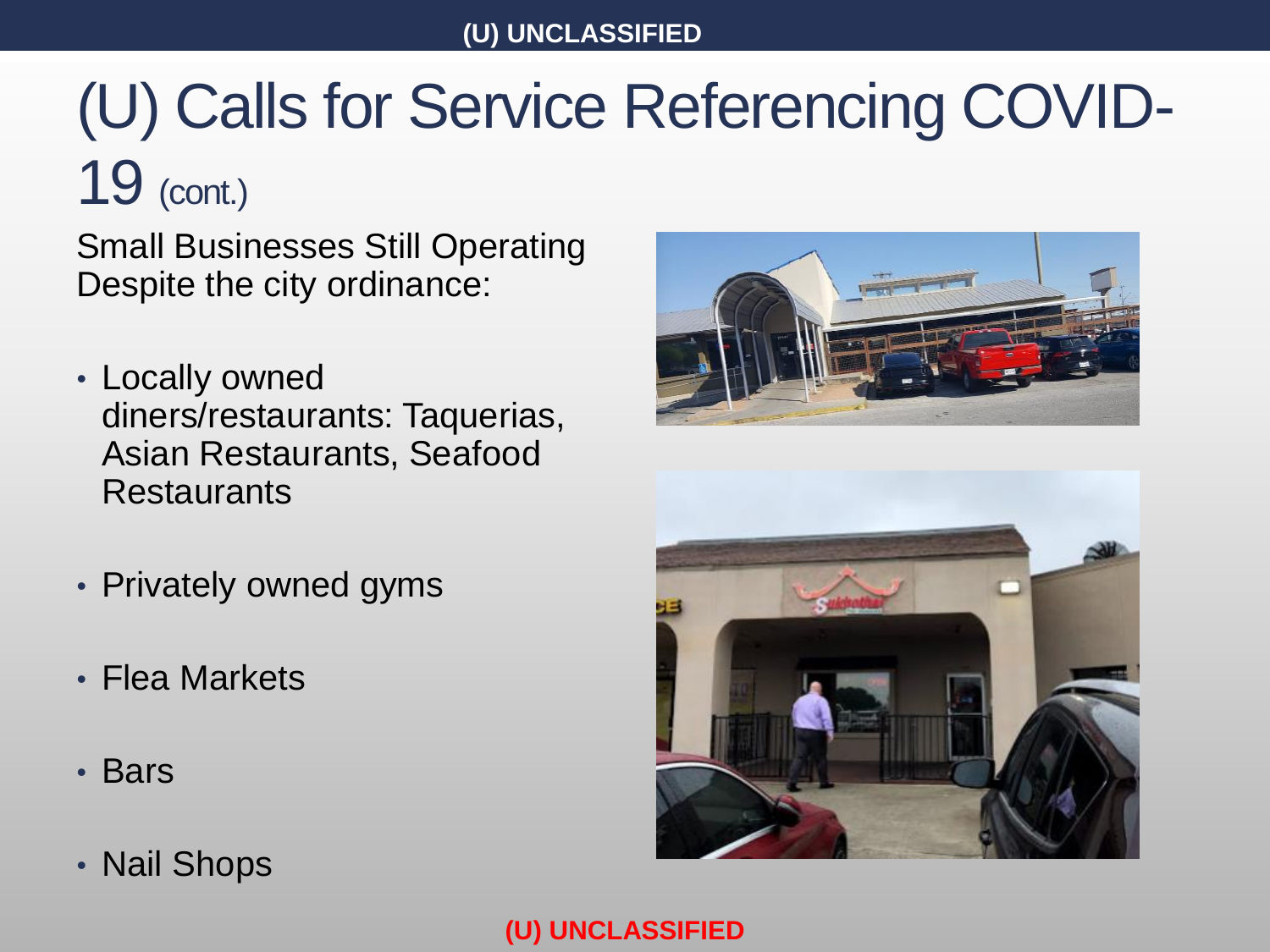## (U) New Travel Restrictions for Gov. **Employees**

• New travel restrictions requiring approval by the state of Texas for critical infrastructure and government employees or contractors with a need for travel

|                                                                   | Preparedness $\oplus$<br>Response $\oplus$<br>Recovery $\oplus$<br>Mitigation $\bigoplus$<br>Regions $\oplus$<br><b>Form Library</b>                                             |
|-------------------------------------------------------------------|----------------------------------------------------------------------------------------------------------------------------------------------------------------------------------|
| Q<br>Search                                                       | Local Official Resources About Us Contact Us Media Careers SOC Reports Texas EM Conference TEMAC                                                                                 |
|                                                                   |                                                                                                                                                                                  |
|                                                                   |                                                                                                                                                                                  |
|                                                                   |                                                                                                                                                                                  |
|                                                                   |                                                                                                                                                                                  |
|                                                                   | GA-11 and GA-12 Travel-Related Quarantine Exemption Form                                                                                                                         |
|                                                                   |                                                                                                                                                                                  |
|                                                                   |                                                                                                                                                                                  |
|                                                                   |                                                                                                                                                                                  |
|                                                                   | As required by Governor Abbott's Executive Orders GA-11 and GA-12, the Texas Division of Emergency Management will determine, on a case-by-case basis, whether the               |
|                                                                   | self-quarantine order applies to individuals traveling in connection with commercial activity, military service, emergency response, health response, or critical-infrastructure |
|                                                                   |                                                                                                                                                                                  |
|                                                                   | * Federal employees and their contractors are exempt from GA-11 and GA-12 if traveling for business purposes.                                                                    |
| exemption.                                                        | " Individuals traveling for essential health care services (unrelated to COVID-19) with a doctors note are exempt and do not need to apply for an individualized                 |
|                                                                   |                                                                                                                                                                                  |
|                                                                   |                                                                                                                                                                                  |
|                                                                   |                                                                                                                                                                                  |
| functions.<br><b>NOTE</b><br>Company Description<br>Company Name* |                                                                                                                                                                                  |
|                                                                   |                                                                                                                                                                                  |
| <b>Critical Infrastructure Sectors *</b>                          |                                                                                                                                                                                  |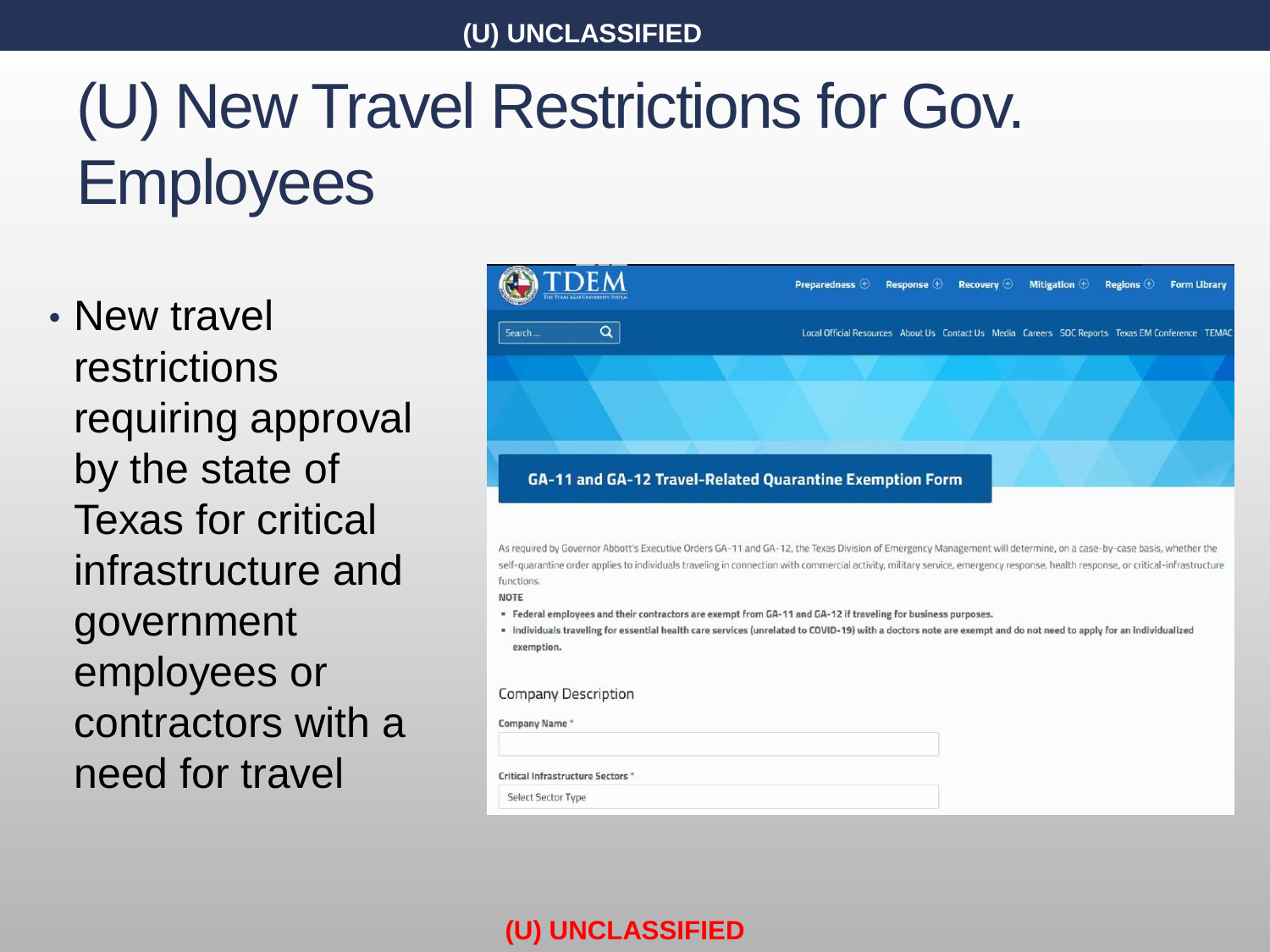### (U) Calls for Service Referencing COVID-19

SAPD Dispatch Calls for COVID-19 Ordinance Violations by Substation for March 20 – April 1:

| SAPD Dispatch Calls for C-Ordinance Viol^ - Most Recent to Oldest Order |               |  |
|-------------------------------------------------------------------------|---------------|--|
| 20 March - 1 April 2020                                                 |               |  |
| PD Responded Call Notes Added - Far Right Column                        |               |  |
| Substation                                                              | <b>Totals</b> |  |
| CENTRAL                                                                 | 171           |  |
| EAST                                                                    | 163           |  |
| <b>NORTH</b>                                                            | 267           |  |
| PRUE                                                                    | 219           |  |
| SAPD Outside Area                                                       |               |  |
| <b>SOUTH</b>                                                            | 225           |  |
| WEST                                                                    | 257           |  |
| <b>Grand Total</b>                                                      | 1,304         |  |
|                                                                         |               |  |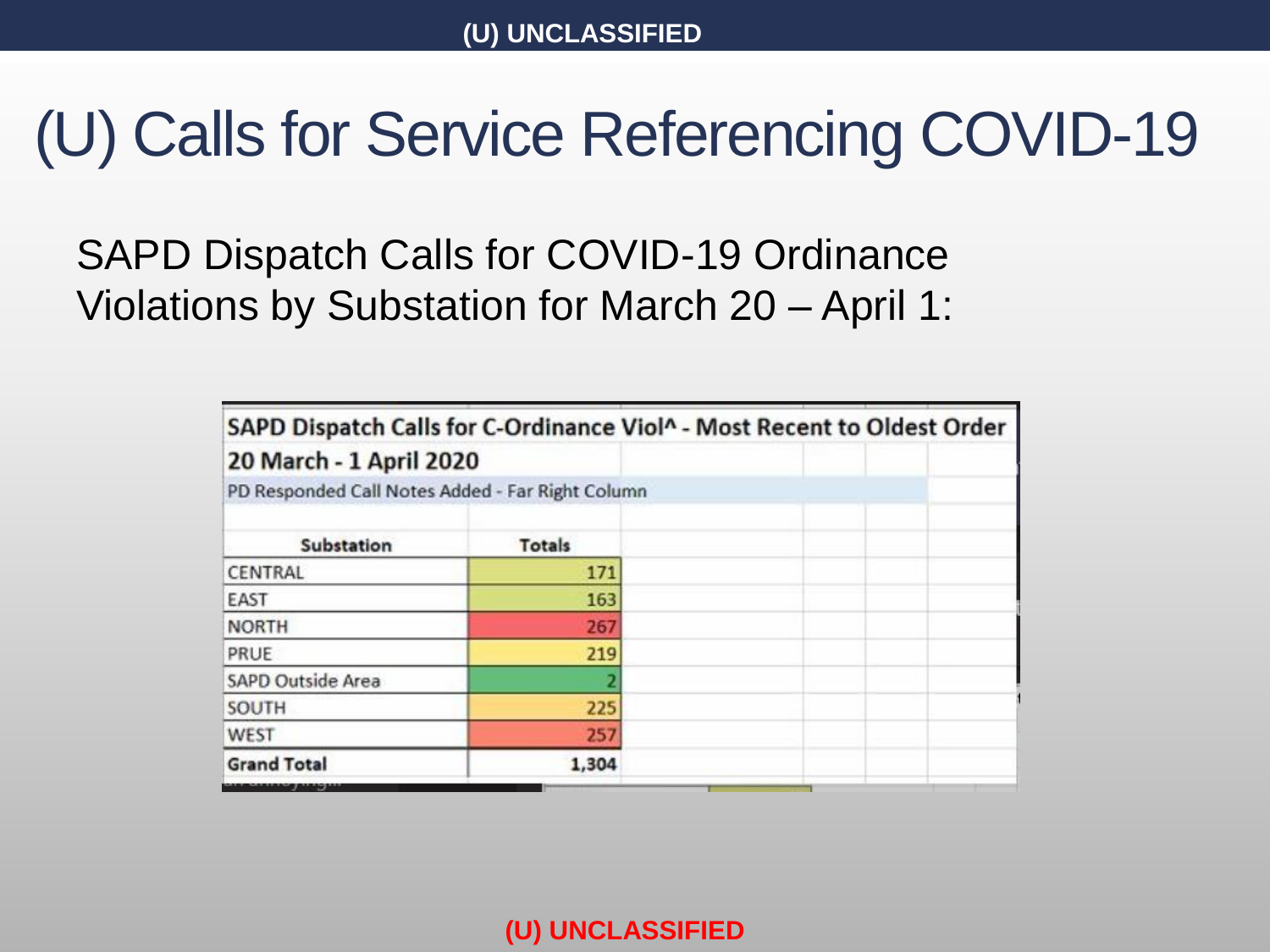### (U) COVID-19 Indicators of Compromise (IOCs)

- Currently around 24,000+ COVID-19 related characteristics related to malicious cyber activity
	- Includes IP addresses, domain registrations, prior black listing, prior incident history, etc.
- Using the following themes to attract victims:

Vaccination locations, unemployment benefits, insurance claims, antiviral products for sale, covid19 lawyers, city ordinance covid information

| anticovid19supply.com            |
|----------------------------------|
| jacarandascovid.com              |
| uniteagainstcovid19.org          |
| coronavirusmain.com              |
| covid-19chronicles.com           |
| covid19news.work                 |
| coronavirussenator.com           |
| privatecovid19testing.com        |
| covid19lawclaim.com              |
| coronavirusleague.com            |
| covid19drycleaners.com           |
| brg-coronavirus-covid.com        |
| coronavirusonlinecounselling.com |
| coronavirusflowers.com           |
| qqcovid.com                      |
| fukcovid19.shop                  |
| covid-19pause.com                |
| yourcovid.com                    |
| endthecovid19.org                |
| 185.104.29.12                    |
| covid19maroc.com                 |
| lbgadvisorscovid19.com           |
| oraclenovelcoronavirus.com       |
| arcoronavirusbankruptcy.com      |
| covid19cmap.com                  |
| coronavirusbankruptcylawyers.com |
| coronavirusaktuell.com           |
| coronavirusnoticias.online       |
| 208.113.181.84                   |
| covid19specialdeals.com          |
| cyscovid-19.com                  |
| covid19employerliability.com     |
| corona-virus-cases.com           |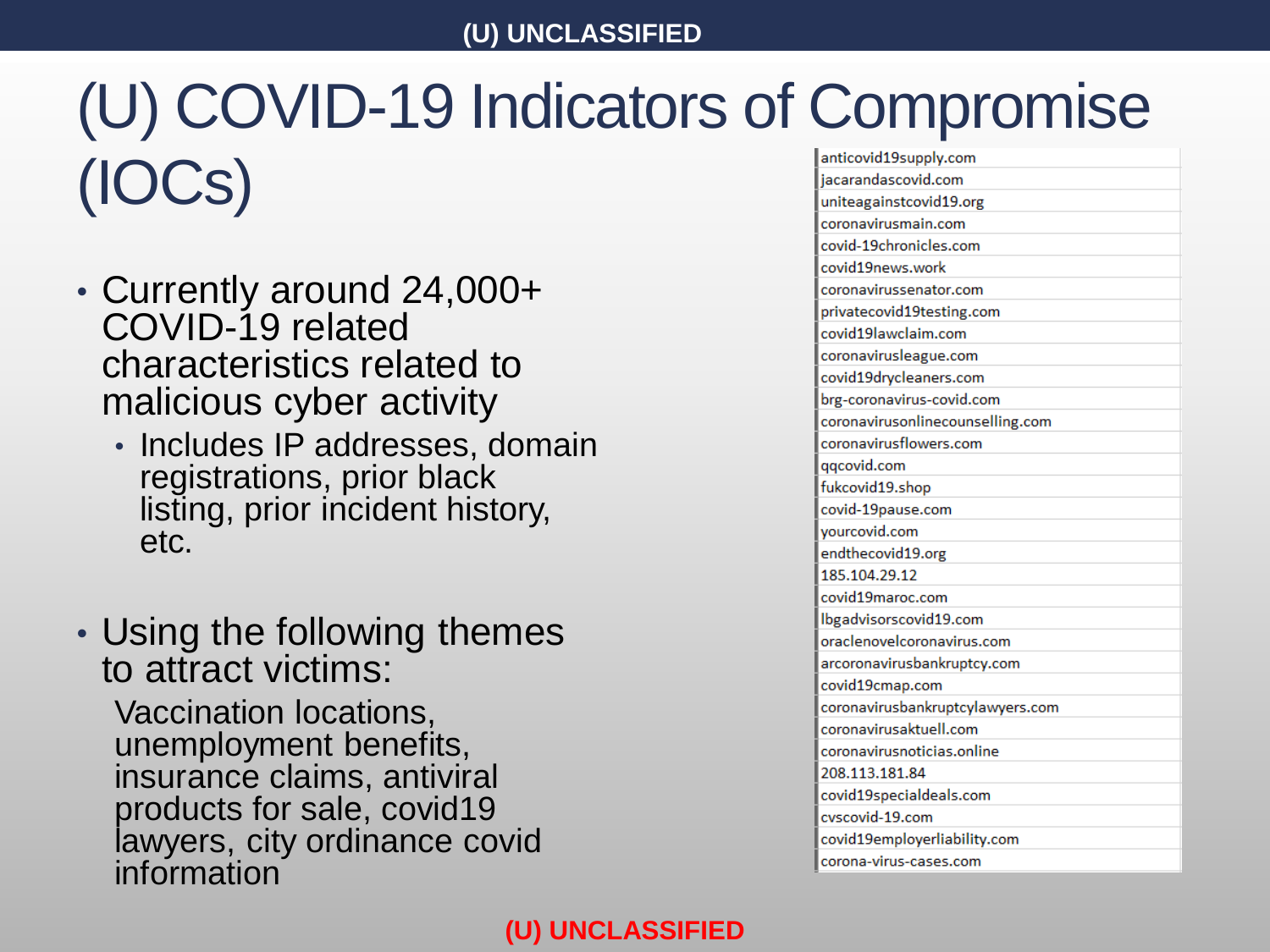### (U) Last 24HRS Domain Registrations

- 2125 newly created suspicious web domains related to covid-19
- 1394 (72%) located in the US, 82 (4.22%) in RU, 69 (3.55%) in DE
- Majority registered with GoDaddy.com (35%, 685), followed by NameCheap Inc. (7.37%, 143)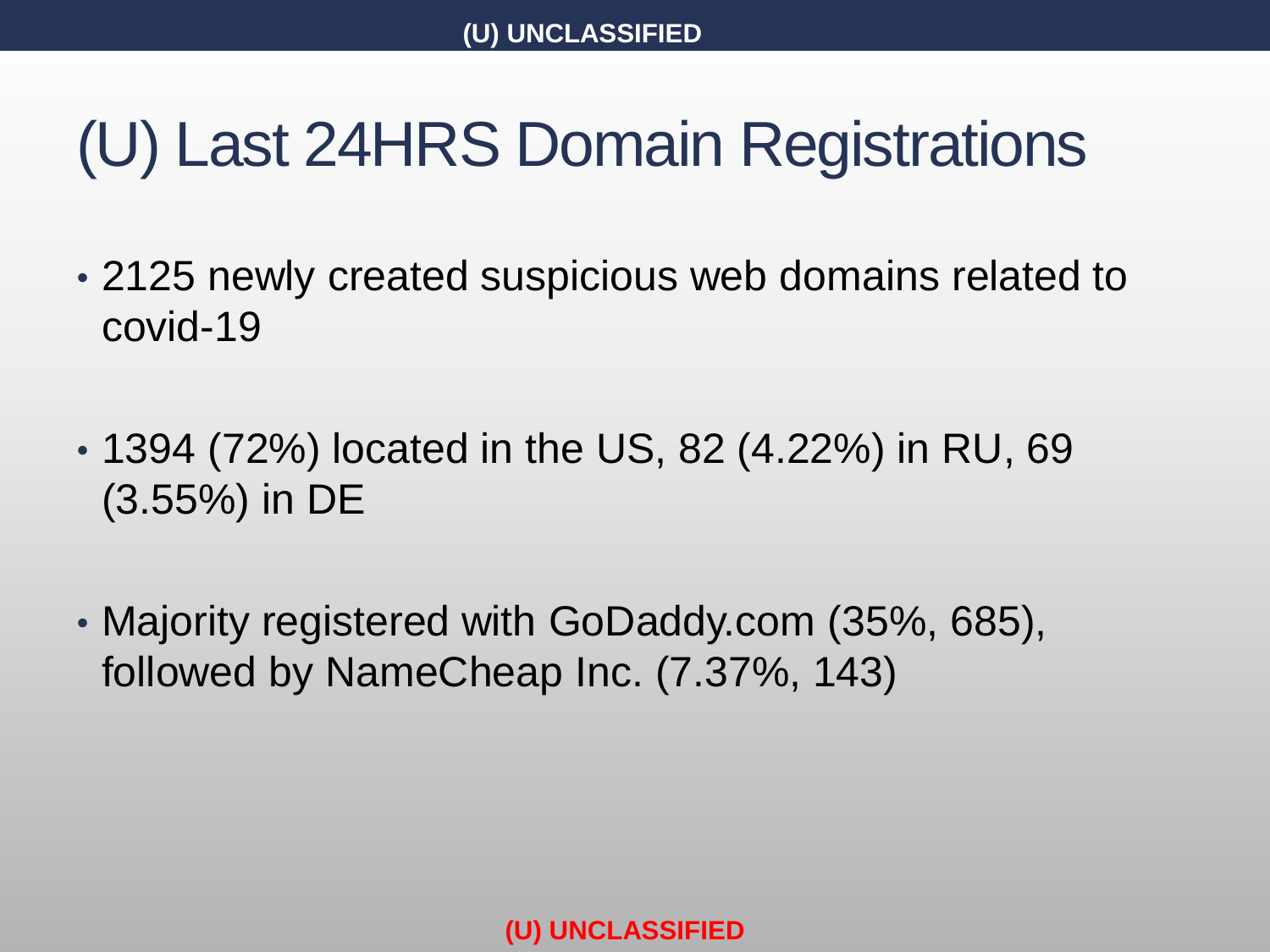## (U) Malicious San Antonio + Texas Domain Registrations

| Element                                 | Type | Element TIC | Threat                     |
|-----------------------------------------|------|-------------|----------------------------|
| sanantoniocovid.info                    | fqdn |             | 31 Newly Registered Domain |
| coronaviruspreventionsanantonio.com     | fqdn |             | 18 Newly Registered Domain |
| sanantoniocovid19.com                   | fqdn |             | 31 Newly Registered Domain |
| covid-19preventionsanantonio.com        | fqdn |             | 18 Newly Registered Domain |
| sanantoniocovid.com                     | fqdn |             | 31 Newly Registered Domain |
| texascovid19attorneys.com               | fqdn |             | 25 Newly Registered Domain |
| texascoronavirusloans.com               | fqdn |             | 27 Newly Registered Domain |
| texascoronaviruslawyers.com             | fqdn |             | 20 Newly Registered Domain |
| texasbackcovid19.com                    | fqdn |             | 21 Newly Registered Domain |
| texascovid19lawyers.com                 | fqdn |             | 20 Newly Registered Domain |
| texascoronavirusdisinfection.com        | fqdn |             | 21 Newly Registered Domain |
| covid19intexas.com                      | fqdn |             | 26 Newly Registered Domain |
| coronavirusintexas.org                  | fqdn |             | 19 Newly Registered Domain |
| covid19testingtexas.com                 | fqdn |             | 23 Newly Registered Domain |
| texascoronaviruslawyer.com              | fqdn |             | 20 Newly Registered Domain |
| coronavirusinformationcenteroftexas.com |      |             |                            |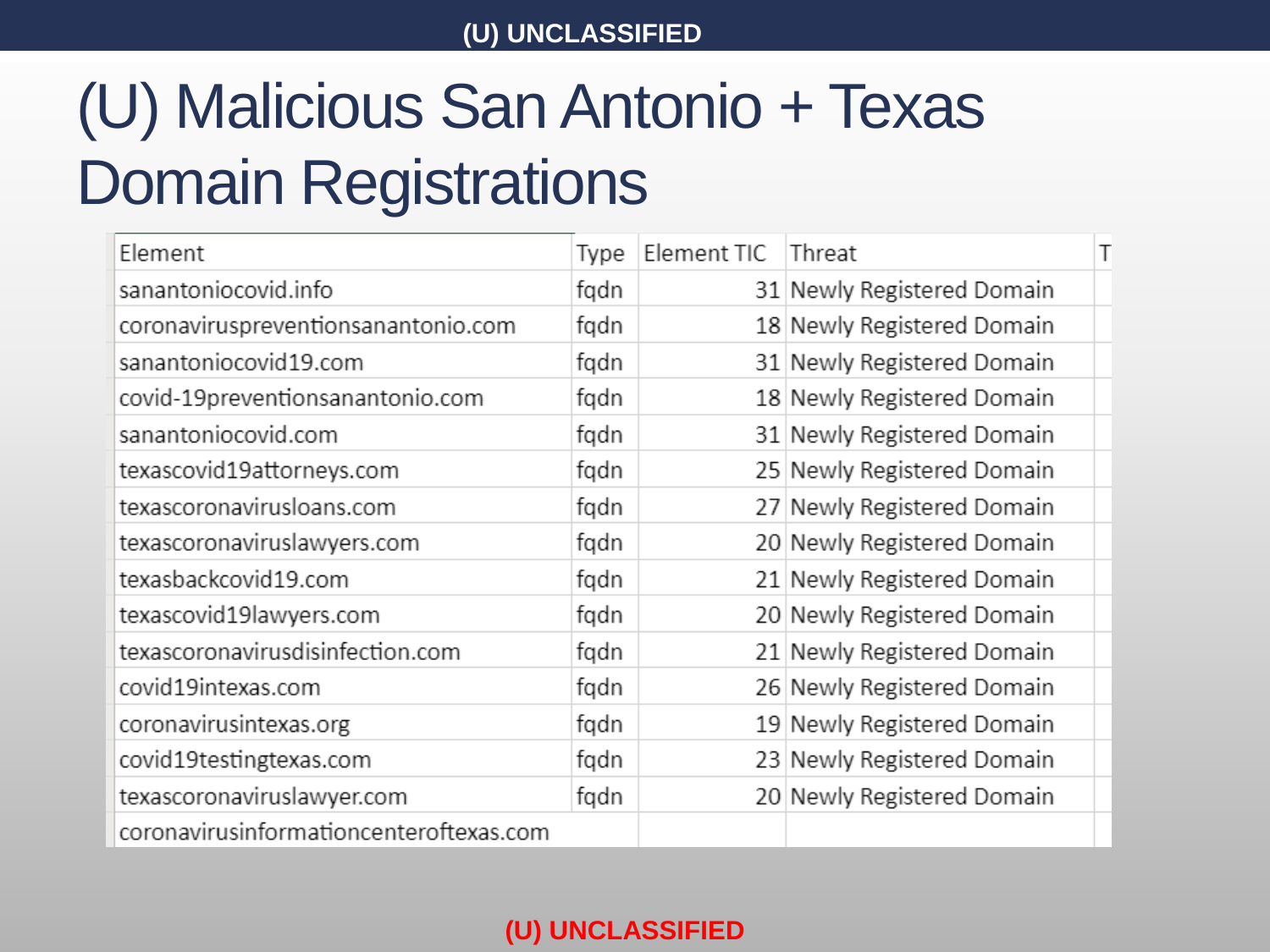## (U) Ex. sanantoniocovid.info

### **Analysis Report**

| - ID            | af3bce6ad5222b79c784420aeaa70d42 |
|-----------------|----------------------------------|
| 0 <sup>s</sup>  | Windows 7 64-bit                 |
| Started         | 3/31/20 16:36:14                 |
| Ended           | 3/31/20 16:42:15                 |
| <b>Duration</b> | 0.06.01                          |
|                 | Sandbox mtv-work-061 (pilot-d)   |

| -ilename      | cd1        |
|---------------|------------|
| Magic Type    | <b>HTM</b> |
| -ile Type     | html       |
| <b>SHA256</b> | 888        |
| SHA1          | 4d5        |
| MD5           | d58        |

b1a6ab5752316dd8ea2444ba52a4f.html ML document, ASCII text, with no line terminators fb3e2a0e046c88bc2dcfa679e6801e9a7a21429ae67c6e2feaf0edca84d31 28ae8b6e0e270057cd62841c5442778ec669c a04ed74044f81c7ef4e1b93eeb70

### **Behavioral Indicators**

| Submitted HTML Minimal Code With Redirect     | Severity: 70 Confidence: 90 |
|-----------------------------------------------|-----------------------------|
| HTML File Uses Redirect By Refresh            | Severity: 60 Confidence: 90 |
| <b>HTML Contains Only Redirection Code</b>    | Severity: 55 Confidence: 95 |
| Static Analysis Flagged Artifact As Anomalous | Severity: 60 Confidence: 80 |

| PING sanantoniocovid.info (184.168.221.50) 56(84) bytes of data.     |
|----------------------------------------------------------------------|
| 64 bytes from ip-184-168-221-50.ip.secureserver.net (184.168.221.50) |
| 64 bytes from ip-184-168-221-50.ip.secureserver.net (184.168.221.50) |
| 64 bytes from ip-184-168-221-50.ip.secureserver.net (184.168.221.50) |
| 64 bytes from ip-184-168-221-50.ip.secureserver.net (184.168.221.50) |
| 64 bytes from ip-184-168-221-50.ip.secureserver.net (184.168.221.50) |
| l^C.                                                                 |
| --- sanantoniocovid.info ping statistics ---                         |
| 5 packets transmitted, 5 received, 0% packet loss, time 4003ms       |
|                                                                      |

#### **A** Vulnerabilities

| CVE-2010-1899 | Stack consumption vulnerability in the ASP implementation in Microsoft Internet Information<br>Services (IIS) 5.1, 6.0, 7.0, and 7.5 allows remote attackers to cause a denial of service (daemon<br>outage) via a crafted request, related to asp.dll, aka "IIS Repeated Parameter Request Denial of<br>Service Vulnerability."                                                                                                                               |
|---------------|----------------------------------------------------------------------------------------------------------------------------------------------------------------------------------------------------------------------------------------------------------------------------------------------------------------------------------------------------------------------------------------------------------------------------------------------------------------|
| CVE-2010-2730 | Buffer overflow in Microsoft Internet Information Services (IIS) 7.5, when FastCGI is enabled, allows<br>remote attackers to execute arbitrary code via crafted headers in a request, aka "Request Header<br><b>Buffer Overflow Vulnerability."</b>                                                                                                                                                                                                            |
| CVE-2010-3972 | Heap-based buffer overflow in the TELNET STREAM CONTEXT::OnSendData function in ftpsvc.dll in<br>Microsoft FTP Service 7.0 and 7.5 for Internet Information Services (IIS) 7.0, and IIS 7.5, allows remote<br>attackers to execute arbitrary code or cause a denial of service (daemon crash) via a crafted FTP<br>command, aka "IIS FTP Service Heap Buffer Overrun Vulnerability." NOTE: some of these details are<br>obtained from third party information. |
| CVE-2012-2531 | Microsoft Internet Information Services (IIS) 7.5 uses weak permissions for the Operational log, which<br>allows local users to discover credentials by reading this file, aka "Password Disclosure Vulnerability."                                                                                                                                                                                                                                            |
| CVE-2012-2532 | Microsoft FTP Service 7.0 and 7.5 for Internet Information Services (IIS) processes unspecified<br>commands before TLS is enabled for a session, which allows remote attackers to obtain sensitive<br>information by reading the replies to these commands, aka "FTP Command Injection Vulnerability."                                                                                                                                                         |
| CVE-2010-1256 | Unspecified vulnerability in Microsoft IIS 6.0, 7.0, and 7.5, when Extended Protection for<br>Authentication is enabled, allows remote authenticated users to execute arbitrary code via unknown<br>vectors related to "token checking" that trigger memory corruption, aka "IIS Authentication Memory<br><b>Corruption Vulnerability."</b>                                                                                                                    |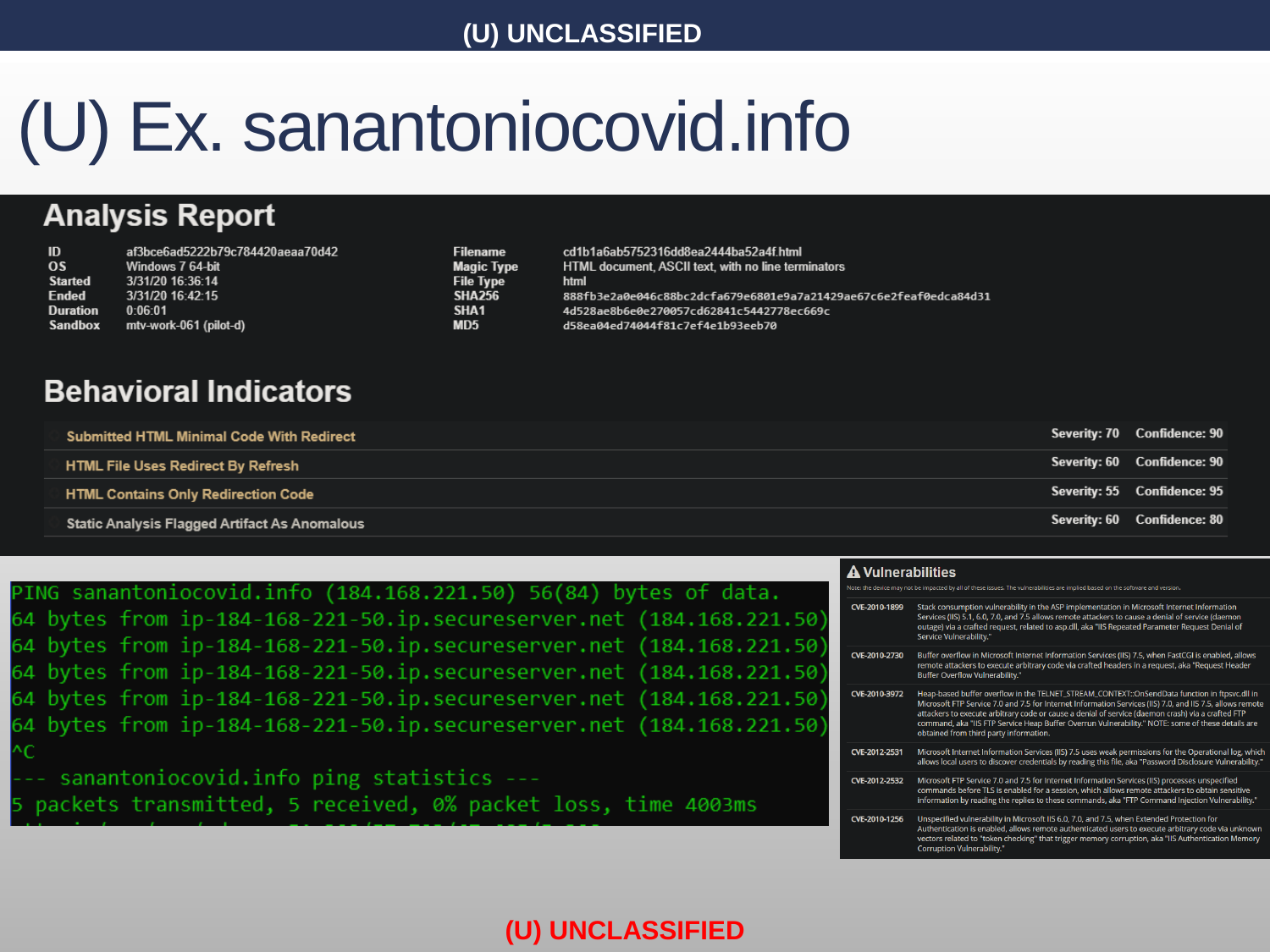## (U) SWTFC Situational Information Report

- Discusses San Antoniorelated IOCs
- Trends of links being spread via text messages, email, and social media
- Must work for recognized government entity with a need to know to be placed on distribution list





#### (U) SITUATIONAL INFORMATION REPORT **SOUTHWEST TEXAS FUSION CENTER**

[PENDING] Approved for Release: 1 April 2020

Bulletin Control Number: #SWTFC-2020-XXX, SWTFC SINs: 1, 2, 7, 8, 11

(U//FOUO) Malicious San Antonio and Texas Related COVID-19 Domains Intended to Trick **Users to Disclose Private Information or Spread Malware**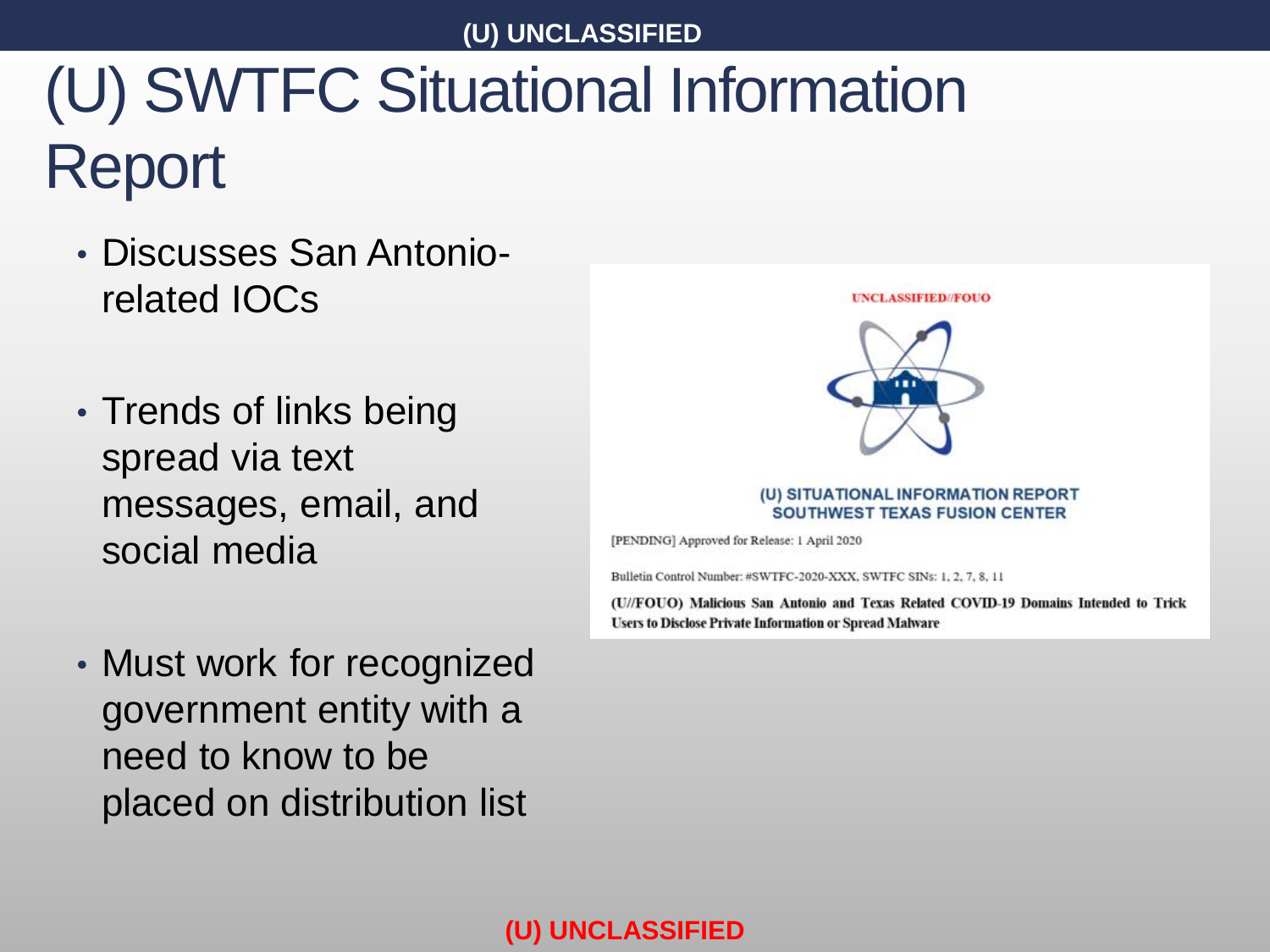# (U) SWTFC Weekly Threat Brief

- Summary of suspicious activity reporting within the San Antonio Region
- Includes significant threats related to national narratives (COVID-19)
- Also includes relevant Cyber Threats related to COVID-19 in last release
- Must work for recognized government entity to be placed on distribution list